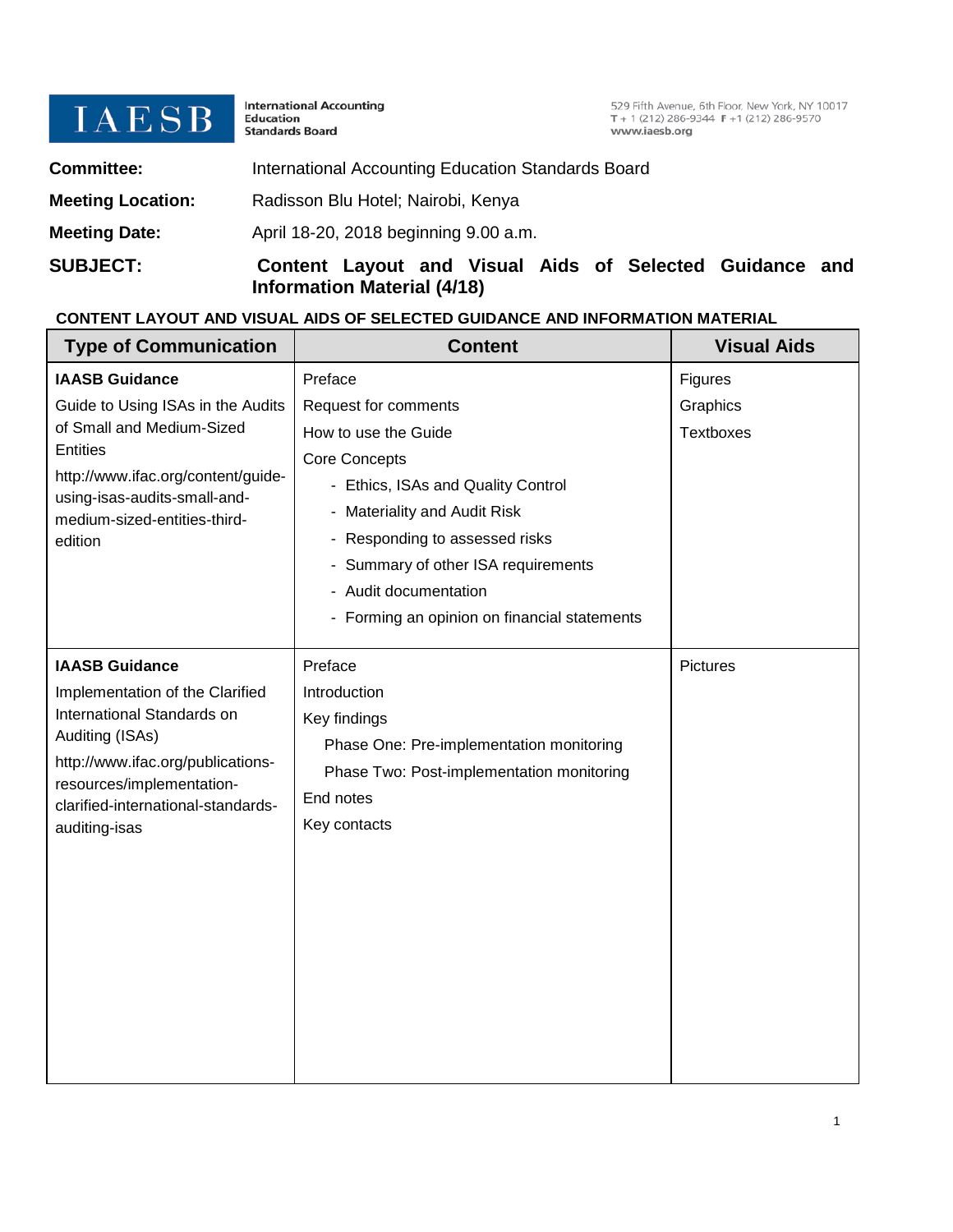| <b>Type of Communication</b>                 | <b>Content</b>                                   | <b>Visual Aids</b> |
|----------------------------------------------|--------------------------------------------------|--------------------|
| <b>IAASB Guidance</b>                        | Preface                                          | Charts             |
| Guide to Review Engagements                  | How to use this guide                            | Graphics           |
| https://www.ifac.org/publications-           | - Introduction                                   | <b>Tables</b>      |
| resources/guide-review-                      | - Content and organization                       | <b>Textboxes</b>   |
| engagements                                  | What is a review engagement                      |                    |
|                                              | - The fundamentals                               |                    |
|                                              | - Uses and benefits                              |                    |
|                                              | - The elements                                   |                    |
|                                              | Accepting                                        |                    |
|                                              | - Is the firm ready                              |                    |
|                                              | - Can the engagement be accepted or              |                    |
|                                              | continued                                        |                    |
|                                              | Planning                                         |                    |
|                                              | - Ongoing communications                         |                    |
|                                              | - Understand the entity                          |                    |
|                                              | Performing                                       |                    |
|                                              | - Perform procedures                             |                    |
|                                              | - Evaluate evidence                              |                    |
|                                              | Reporting                                        |                    |
|                                              | - Forming an appropriate opinion                 |                    |
|                                              | - Modified conclusions                           |                    |
|                                              | Appendices                                       |                    |
| <b>IESBA Guidance</b>                        | Preface                                          | <b>Tables</b>      |
| <b>Staff Questions and Answers:</b>          | Questions and Answers                            |                    |
| Implementing the Code of Ethics<br>– Part II | Materiality<br>$\overline{\phantom{a}}$          |                    |
| https://www.ifac.org/publications-           | Partner rotation<br>$\qquad \qquad \blacksquare$ |                    |
| resources/iesba-staff-questions-             | Public interest entities<br>$\blacksquare$       |                    |
| and-answers-implementing-code-               | Network firms                                    |                    |
| ethics-part-ii                               | Reasonable and informed third party<br>÷,        |                    |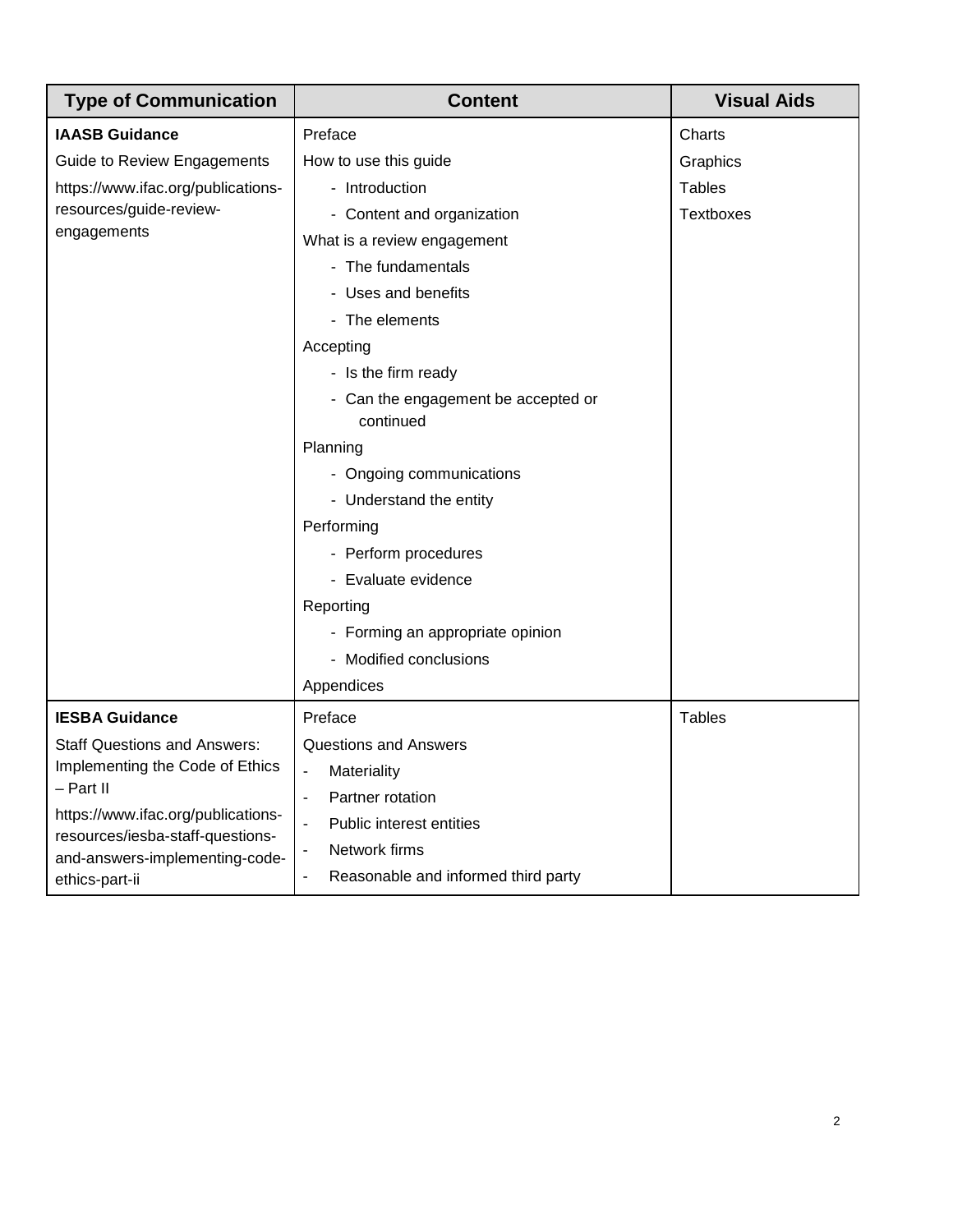| <b>Type of Communication</b>                                                                                               | <b>Content</b>                                                                                 | <b>Visual Aids</b> |
|----------------------------------------------------------------------------------------------------------------------------|------------------------------------------------------------------------------------------------|--------------------|
| <b>IPSASB Consultation Paper</b>                                                                                           | <b>Executive Summary</b>                                                                       | Graphics           |
| Accounting for Revenue and<br>Non-Exchange Expenses<br>https://www.ifac.org/publications-<br>resources/accounting-revenue- | Request for comments                                                                           | <b>Tables</b>      |
|                                                                                                                            | Guide for respondents                                                                          | <b>Textboxes</b>   |
|                                                                                                                            | Introduction                                                                                   |                    |
|                                                                                                                            | - Drivers for this project                                                                     |                    |
| and-non-exchange-expenses                                                                                                  | - Scope and interaction with other projects and<br>pronouncements                              |                    |
|                                                                                                                            | - Consultation paper structure                                                                 |                    |
|                                                                                                                            | Current revenue recognition standards                                                          |                    |
|                                                                                                                            | Analysing public sector transactions with reference<br>to performance obligations              |                    |
|                                                                                                                            | Revenue transactions; revenue approaches                                                       |                    |
|                                                                                                                            | <b>Current IPSAS 23 Issues</b>                                                                 |                    |
|                                                                                                                            | Non-exchange expenses                                                                          |                    |
|                                                                                                                            | Measurement                                                                                    |                    |
|                                                                                                                            | Appendix I - Advantages and disadvantages of<br>revenue approaches                             |                    |
|                                                                                                                            | Appendix II - Illustrative examples                                                            |                    |
| <b>IPSASB</b>                                                                                                              | Preface                                                                                        | None               |
| Staff Questions and Answers -                                                                                              | Background                                                                                     |                    |
| The Application of the Concept of                                                                                          | <b>Questions and Answers</b>                                                                   |                    |
| Materiality to the Preparation of<br><b>Financial Statements</b>                                                           | - How is materiality defined in IPSAS                                                          |                    |
| https://www.ifac.org/publications-<br>resources/ipsasb-staff-questions-<br>and-answers-materiality                         | - Do I have to follow the recognition and<br>measurement requirements of IPSAS in all<br>cases |                    |
|                                                                                                                            | - Do I have to include all the disclosures<br>required by IPSAS                                |                    |
|                                                                                                                            | - Where can I find more information about<br>materiality                                       |                    |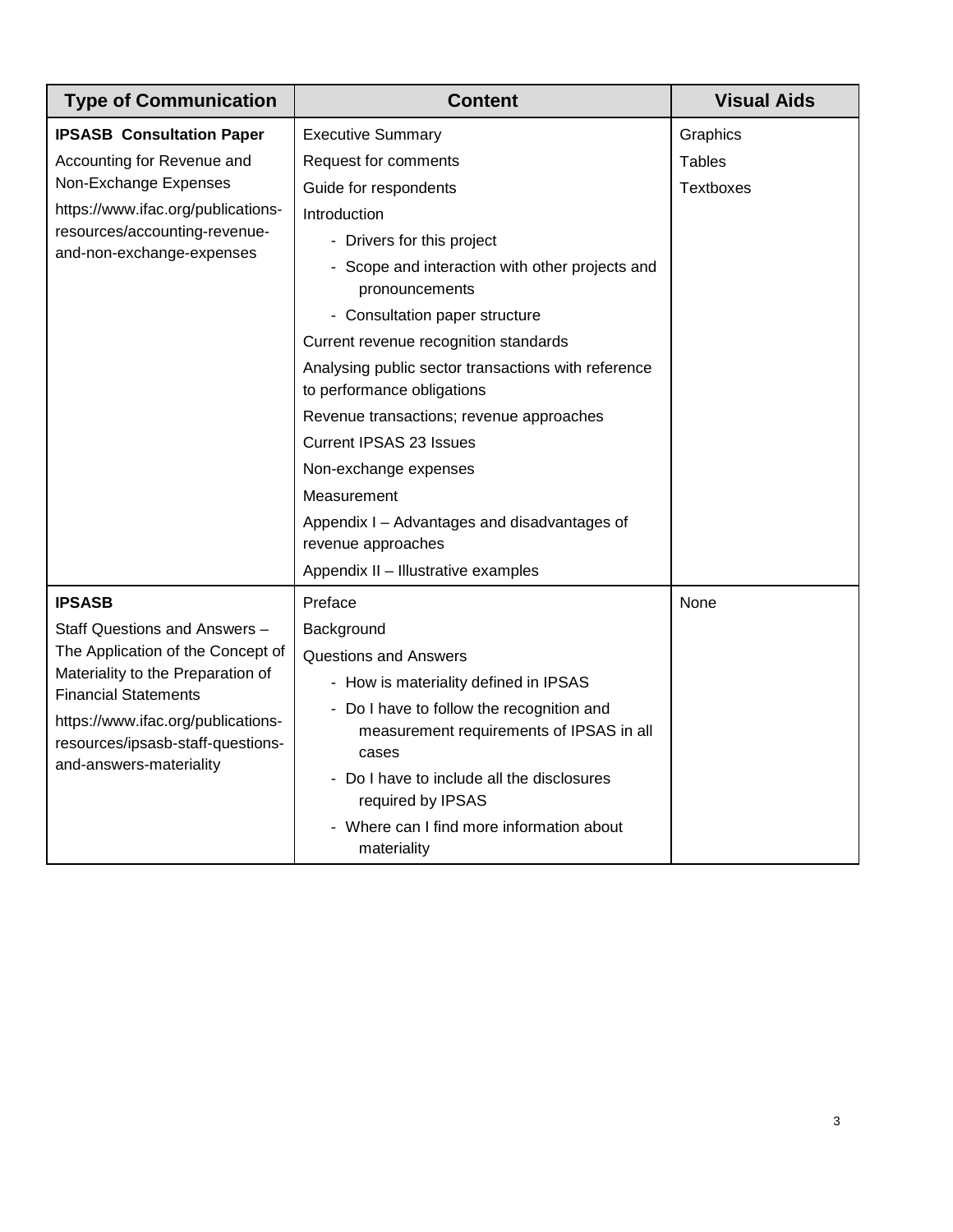| <b>Type of Communication</b>                                                                                                                                                                | <b>Content</b>                                                                                                                                                                                                                                                                                                                                                                                                                          | <b>Visual Aids</b>                                                                                                                                                                                                                                                                |
|---------------------------------------------------------------------------------------------------------------------------------------------------------------------------------------------|-----------------------------------------------------------------------------------------------------------------------------------------------------------------------------------------------------------------------------------------------------------------------------------------------------------------------------------------------------------------------------------------------------------------------------------------|-----------------------------------------------------------------------------------------------------------------------------------------------------------------------------------------------------------------------------------------------------------------------------------|
| <b>PAIB Report</b><br>Developing a Future-Ready<br><b>Profession</b>                                                                                                                        | PAIB Committee Chair's Message<br><b>Main Themes</b><br>Technology's Impact on the Finance Function and<br><b>Accountants in Business</b><br>The Changing Role of Finance Leadership<br>Integrating Risk into Decision Making<br>Creating and Communicating Value Creation<br>through Integrated Reporting<br>Case Study: CPA Canada and Adapting to Climate<br>Change<br>The New Media Landscape<br><b>Additional News and Updates</b> | Picture<br>Shot),<br>(Head<br>Shot),<br>Picture<br>(Action<br>Side<br>(Content);<br>Bar<br>Picture of Cover Page of<br>Reference<br><b>PAIB</b><br>a<br>Publication, Picture of<br>Charts/Sticky<br>Notes,<br>Hand-Drawn<br>graphics,<br>Figure<br>Survey<br>on<br><b>Results</b> |
| <b>PAIB Report</b><br>Report of the September 2016<br><b>PAIB Committee Meetingand</b><br><b>Actions for PAOs</b>                                                                           | PAIB Committee Chair's Message<br>Enhancing Audit Quality from a PAIB Perspective<br>Integrating Risk into Decision Making<br>Trends Impacting the Finance Function: A Focus on<br>Technology<br>Creating and Communicating<br>Creation<br>Value<br>through Integrated Reporting<br>The Accountancy Profession's Contribution to the<br>UN Sustainable Development Goals                                                                | Side<br>Bar<br>(Contents),<br>Text<br>Box,<br>Picture<br>(Action Shot), Text Box<br>(e.g., Actions for PAOs),<br>Scenarios, Hand-Drawn<br>graphics, Page<br>of a<br>Reference<br><b>IFAC</b><br>Publication,                                                                      |
| <b>PAIB Guidance</b><br><b>Engaging Professional</b><br><b>Accountants in Business: How to</b><br><b>Build a More Relevant PAO and</b><br><b>Profession</b><br>PAO Capacity Building Series | <b>Table of Contents</b><br>Introduction<br>Accountants in Business: Part of Our Profession<br>The Roles They Perform<br>Professional<br>The<br>Importance<br>οf<br>Engaging<br><b>Accountants in Business</b><br>A Way Forward For PAOs<br>Establishing Your Professional Accountants in<br><b>Business Group: Steps and Guiding Principles</b><br>Case Study: Institute of Chartered Accountants of<br>Pakistan                       | <b>Boxes</b><br>Text<br>(Quotes,<br>action steps),<br>Figures<br>(Pie<br>Colored<br>charts),<br>text boxes                                                                                                                                                                        |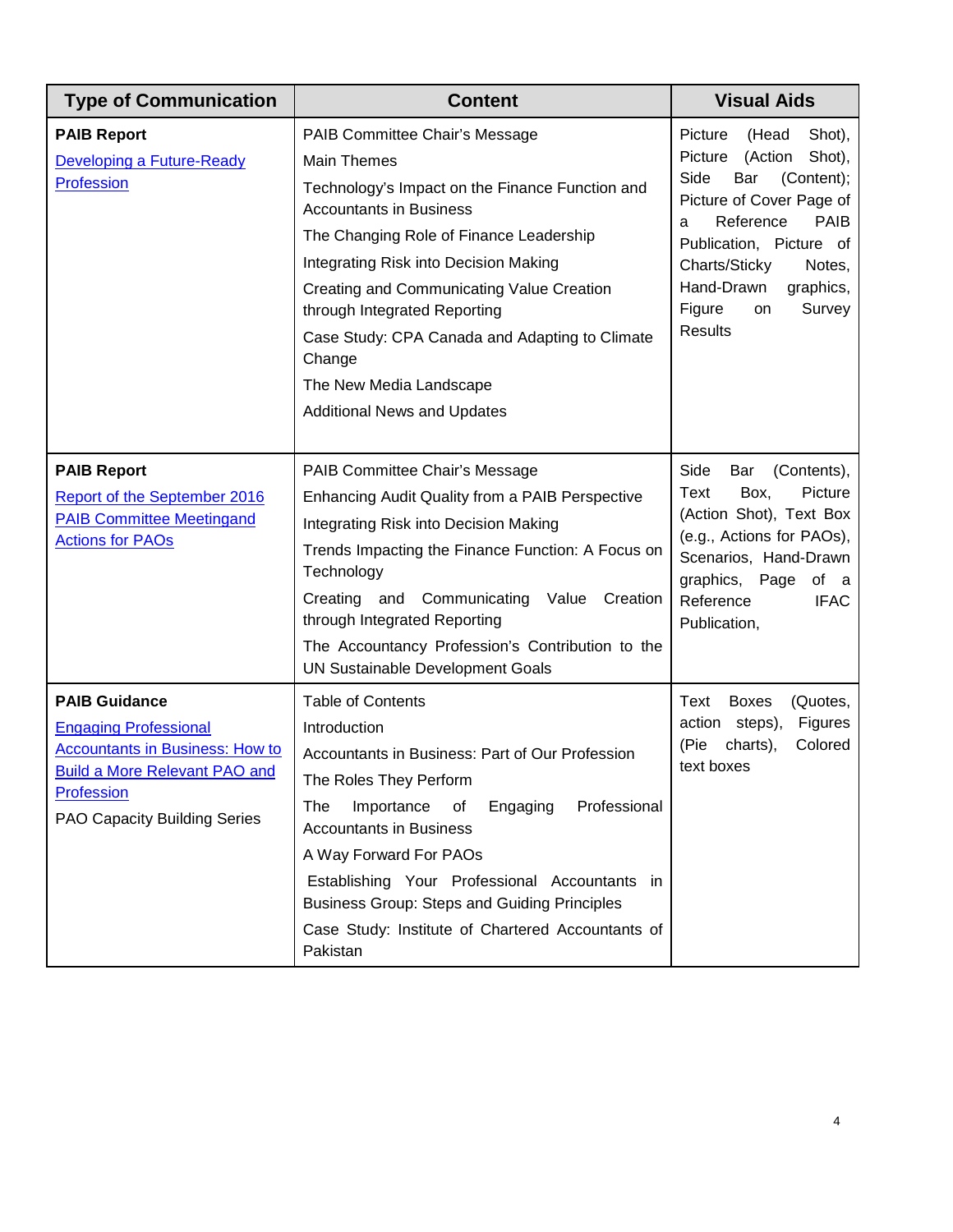| <b>Type of Communication</b>                                                                                                                 | <b>Content</b>                                                                                                                                                                                                                                                                                                                                                                                                                                             | <b>Visual Aids</b>                                                                                         |
|----------------------------------------------------------------------------------------------------------------------------------------------|------------------------------------------------------------------------------------------------------------------------------------------------------------------------------------------------------------------------------------------------------------------------------------------------------------------------------------------------------------------------------------------------------------------------------------------------------------|------------------------------------------------------------------------------------------------------------|
| <b>PAIB Guidance</b><br><b>Materiality in Integrated</b><br>Reporting<br>Guidance for the Preparation of<br><b>Integrated Reports</b>        | About Integrated Reporting<br>Acknowledgments<br><b>Table of Contents</b><br><b>Executive Text</b><br><b>Exploring Basic Concepts</b><br><b>Determining Materiality</b><br>Appendix                                                                                                                                                                                                                                                                        | Text<br><b>Boxes</b><br>(e.g.,<br>Definitions, Concepts in<br>practice),<br>Figures,<br>Tables, Checklists |
| <b>PAIB Thought Paper</b><br>Creating Value with Integrated<br>Thinking                                                                      | <b>Table of Contents</b><br>Introduction<br>Creating Value with Integrated Thinking: A Step<br>Toward Communicating Value with Integrated<br>Reporting<br>The Roles of Professional Accountants<br>Integrated Thinking Through the Eyes of the CFO<br>and Finance Function<br><b>Useful Resources</b>                                                                                                                                                      | Text<br>Boxes,<br>Figures,<br>Graphic                                                                      |
| <b>PAIB Briefing</b><br><b>Accounting for Sustainability.</b><br><b>From Sustainability to Business</b><br><b>Resilience</b><br>E-paper Flip | Accountants will save the world<br>Laying the Groundwork<br>Linking Sustainability to Business Resilience<br>Why is Sustainability Important to Business<br>Resilience<br>Looking Outward<br>Does Integrating Sustainability Lead to Better<br>Performance<br>Do Investors Care about Sustainability<br>Professional<br>Are<br>Accountants<br>Addressing<br>Sustainability<br>Making a Difference: What Can<br>Professional<br>Accountants in Business Do? | Figure, Graphic,<br>Text<br>Boxes, Table (Matrix)                                                          |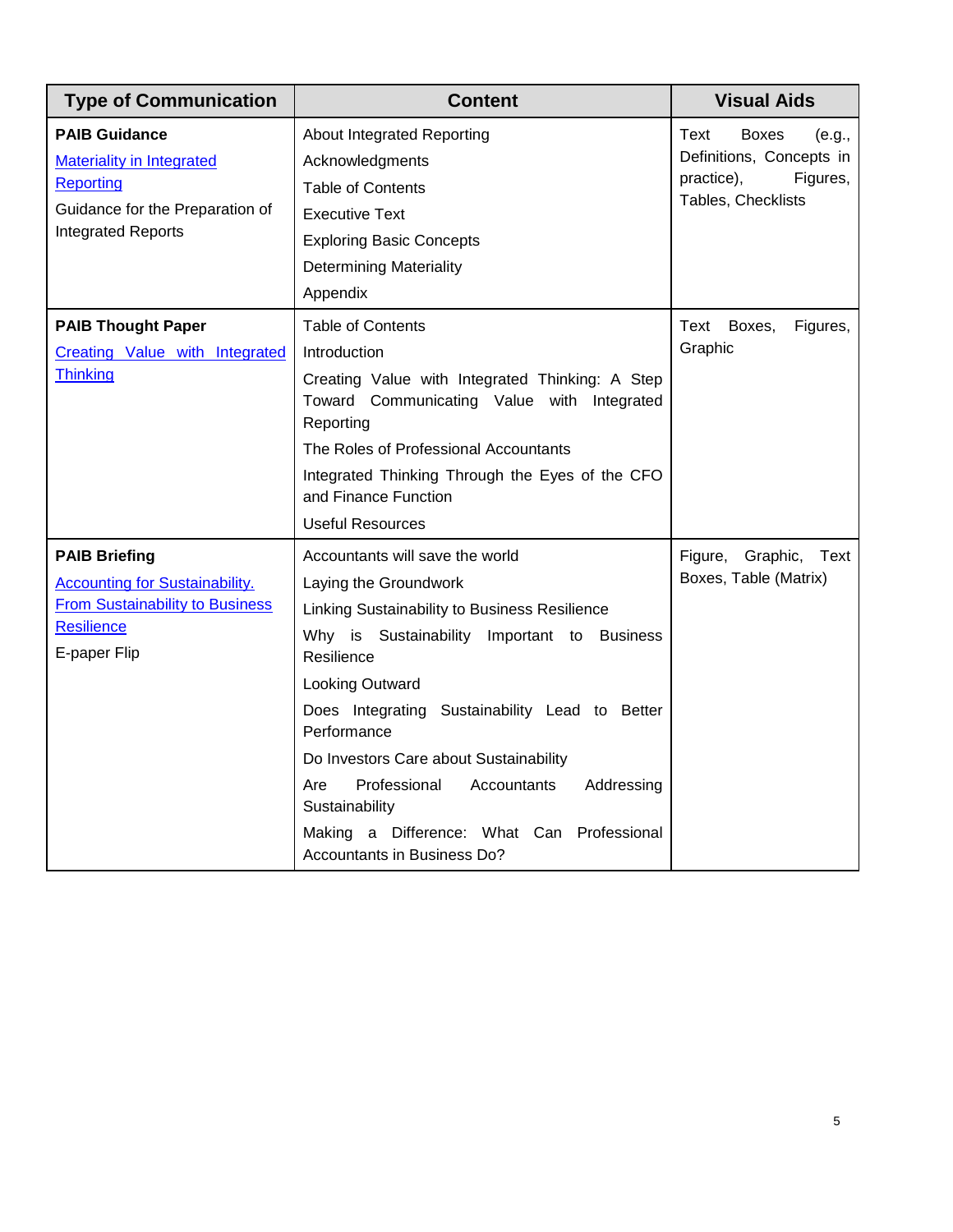| <b>Type of Communication</b>                                                                                                                 | <b>Content</b>                                                                                                                                                                                                                                                                                                                                                                           | <b>Visual Aids</b>                                                                                                                                                                  |
|----------------------------------------------------------------------------------------------------------------------------------------------|------------------------------------------------------------------------------------------------------------------------------------------------------------------------------------------------------------------------------------------------------------------------------------------------------------------------------------------------------------------------------------------|-------------------------------------------------------------------------------------------------------------------------------------------------------------------------------------|
| <b>PAIB Thought Paper</b><br>From Bolt-on to Built-in<br>Managing Risk as an Integral<br>Part of Managing an<br>Organization<br>E-paper Flip | <b>Table Of Contents</b><br>Introduction<br>The Roles Of Professional Accountants In Business<br>The Importance Of Managing Risk Effectively<br>The Importance Of Integrating Risk Management<br>Considerations For Integrating The Management Of<br><b>Risk</b><br>Managing Risk As An Integral Part Of Managing An<br>Organization<br>Appendix A: Definitions<br>Appendix B: Resources | Text<br><b>Boxes</b><br>(e.g.,<br>examples,<br>Company<br>Actions) Table, Figures,<br>Graphic                                                                                       |
| IFAC Global SMP Survey: 2016<br><b>Results</b>                                                                                               | <b>Executive Summary</b><br><b>Table of Contents</b><br>Introduction<br>Respondents At A Glance<br><b>Challenges Facing SMPs</b><br>Factors Impacting SMPs Over Next Five Years<br>SMP Performance In 2016<br>SMP Outlook For 2017<br><b>Business Advisory And Consulting Services</b><br><b>Challenges Facing SME Clients</b><br>Acknowledgments                                        | Graphics (icons), Picture<br>of Cover Page of a<br>Reference<br><b>PAIB</b><br>Publication,<br>Figures<br>(Pie&<br>Bar<br>charts,<br>colored<br>text<br>boxes),<br>Graphics, Tables |
| <b>IFAC Global SMP Survey: 2016</b><br><b>Summary</b>                                                                                        | 2016 IFAC Global SMP Survey By The Numbers<br><b>SMPs Face Many Challenges</b><br><b>Additional Challenges</b><br><b>Top Environmental Impacts</b><br>SMP Performance In 2016<br>SMP Outlook For 2017<br><b>Business Advisory And Consulting Services</b><br><b>Challenges Facing SME Clients</b><br>Scope & Respondents<br><b>IFAC Related Resources</b>                                | Graphics<br>(icons),<br>Pictures of Cover Page<br>of a Reference PAIB<br>Publication,<br>Figures<br>(Pie&<br>Bar<br>charts,<br>colored<br>text<br>boxes),<br>Graphics, Tables       |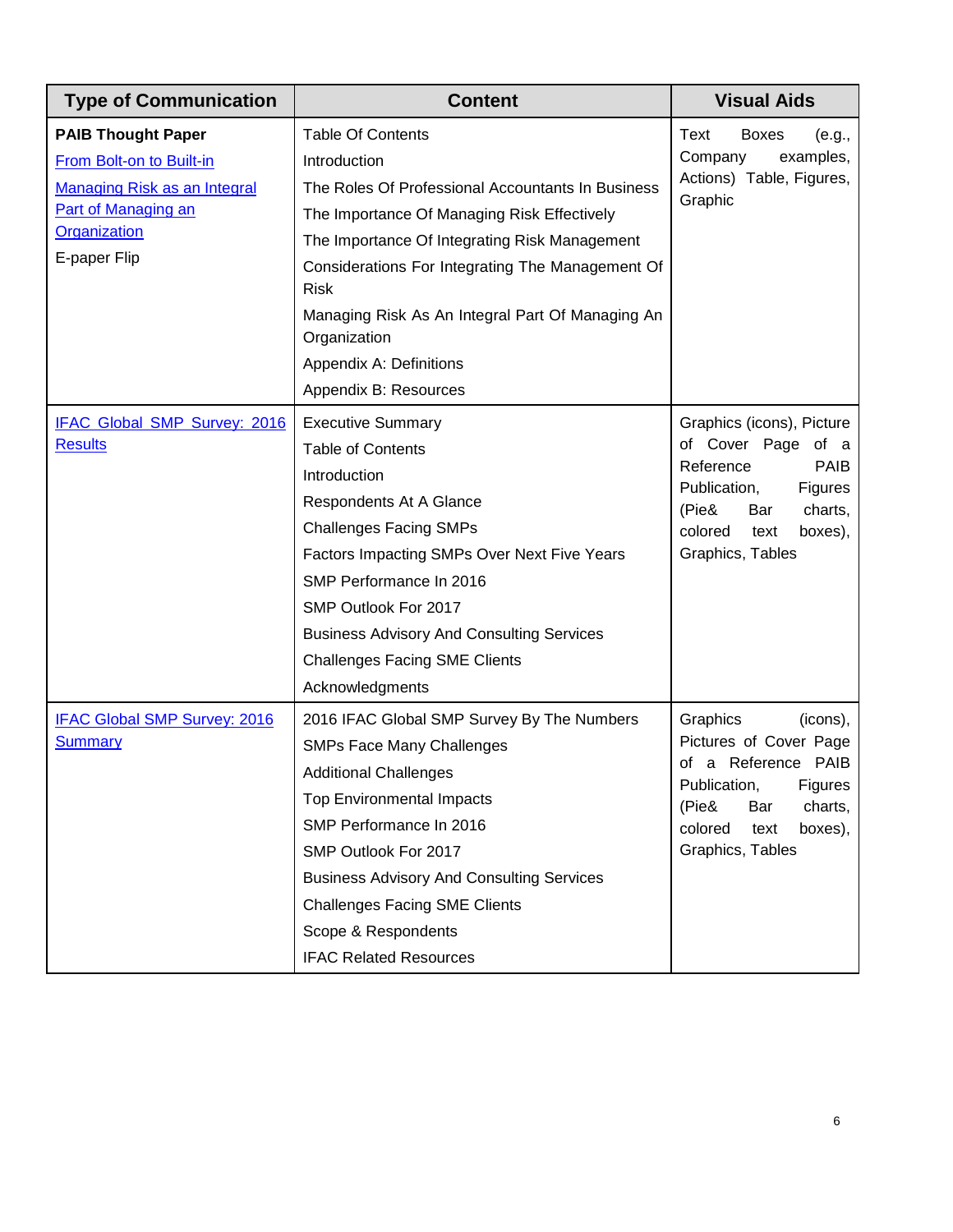| <b>Type of Communication</b>                                                                                                                            | <b>Content</b>                                                                                                                                                                                                                                                                                                                                                                                                                                                                                                                                                                                                                                                                                                                                                                                                                                                                                                                                               | <b>Visual Aids</b>                                                             |
|---------------------------------------------------------------------------------------------------------------------------------------------------------|--------------------------------------------------------------------------------------------------------------------------------------------------------------------------------------------------------------------------------------------------------------------------------------------------------------------------------------------------------------------------------------------------------------------------------------------------------------------------------------------------------------------------------------------------------------------------------------------------------------------------------------------------------------------------------------------------------------------------------------------------------------------------------------------------------------------------------------------------------------------------------------------------------------------------------------------------------------|--------------------------------------------------------------------------------|
| <b>SMP Brochure</b><br><b>Choosing the Right Service</b><br><b>Comparing Audit Review,</b><br><b>Compilation and Agreed-Upon</b><br>procedures Services | Introduction<br>Audit<br>Review<br>Compilation<br>Agreed-Upon Procedures                                                                                                                                                                                                                                                                                                                                                                                                                                                                                                                                                                                                                                                                                                                                                                                                                                                                                     | Graphics (icons), Table,<br><b>Text Box</b>                                    |
| <b>SMP Review of the Literature</b><br>The Role of SMPs in Providing<br><b>Business Support to SMEs New</b><br>Evidence                                 | <b>Table of Contents</b><br><b>Executive Summary</b><br>Introduction<br>Section 1-Characteristics Of SMEs<br>Section 2-Determinants Of SME Demand For<br><b>Business Advice</b><br>Section 3-Characteristics Of SMPs<br>Section 4-Accountants' Roles And Competencies<br>Section 5-Organization Of SMPs<br>Section 6-Accountants As SME Advisors<br>Section 7- Types Of Services Provided By SMPs<br>Section 8-Interaction Between SMEs And SMPs<br>Section 9-SMPs' Marketing Practices<br>Section 10-Networking And Referrals<br>Section 11-Role Of Professional Organizations In<br>Development Of SME-SMP Relationship<br>Section 12-Conclusion And Future Research<br>Avenues<br>References<br>Appendix 1-An Overview Of Empirical Evidence<br><b>Addressing SMPs</b><br>Provision Of Advisory Services To SMEs<br>Appendix 2-Examples Of Reports Issued By<br>Professional Accountancy Or Other Organizations<br>On SMEs, SMPs, And SME-SMP Interaction | Text<br><b>Boxes</b><br>(e.g.,<br>highlights,<br>Quotes,<br>summaries), Tables |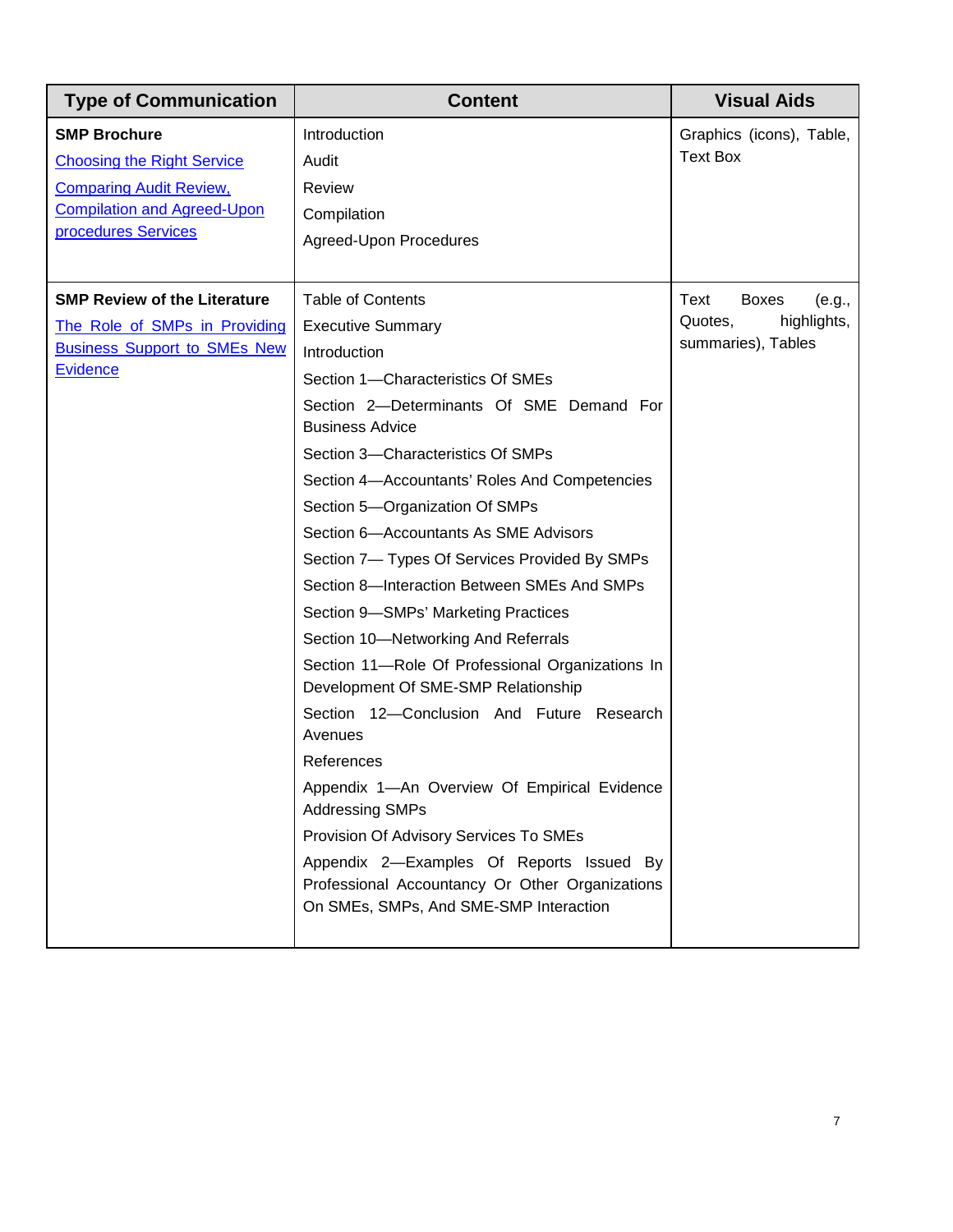| <b>Type of Communication</b>                                                                                                    | <b>Content</b>                                                                                                                                                                                                                                                                                     | <b>Visual Aids</b>                                                                                                  |
|---------------------------------------------------------------------------------------------------------------------------------|----------------------------------------------------------------------------------------------------------------------------------------------------------------------------------------------------------------------------------------------------------------------------------------------------|---------------------------------------------------------------------------------------------------------------------|
| <b>CGMA Report</b><br><b>Business Analytics and Decision</b><br><b>Making</b><br><b>The Human Dimension</b>                     | Introduction<br><b>Table of Contents</b><br>Dimensional analysis<br>Real-world analytics - case studies<br>Challenges in working with data<br>Implications for management accountants<br>Business Analytics - lessons learned<br>Conclusion<br>References<br><b>Further Resources</b>              | Text boxes; graphics,<br>Figures                                                                                    |
| <b>PWC Point of View</b><br><b>Tomorrow's World</b><br>A revolution begins                                                      | Introduction<br>Contents<br>Executive summary<br>Section 1: The future ecosystem of information and<br>trust<br>Section 2: How we'll get there - the pathway to<br>tomorrow<br>Section 3: How the ecosystem will change what we<br>do<br>Section 4: preparing for the new world<br>Acknowledgments | Pictures, Side-bar text<br>Figures,<br>boxes,<br><b>Textboxes</b>                                                   |
| <b>PWC Report</b><br><b>Sizing the Prize</b><br>What's the real value of Al for<br>your business and how can you<br>capitalize? | Defining Al<br>Contents<br>Introduction<br>Big prize, big impact<br>Al Impact Index<br>Realising the potential<br>Conclusion<br>Helping your business to make the most of AI<br>Glossary<br>The basis for our analysis                                                                             | Pictures,<br>sidebar<br>textboxes,<br>graphics,<br>Sidebar<br>Textboxes,<br>figures,<br>quotes,<br>graphics, Tables |